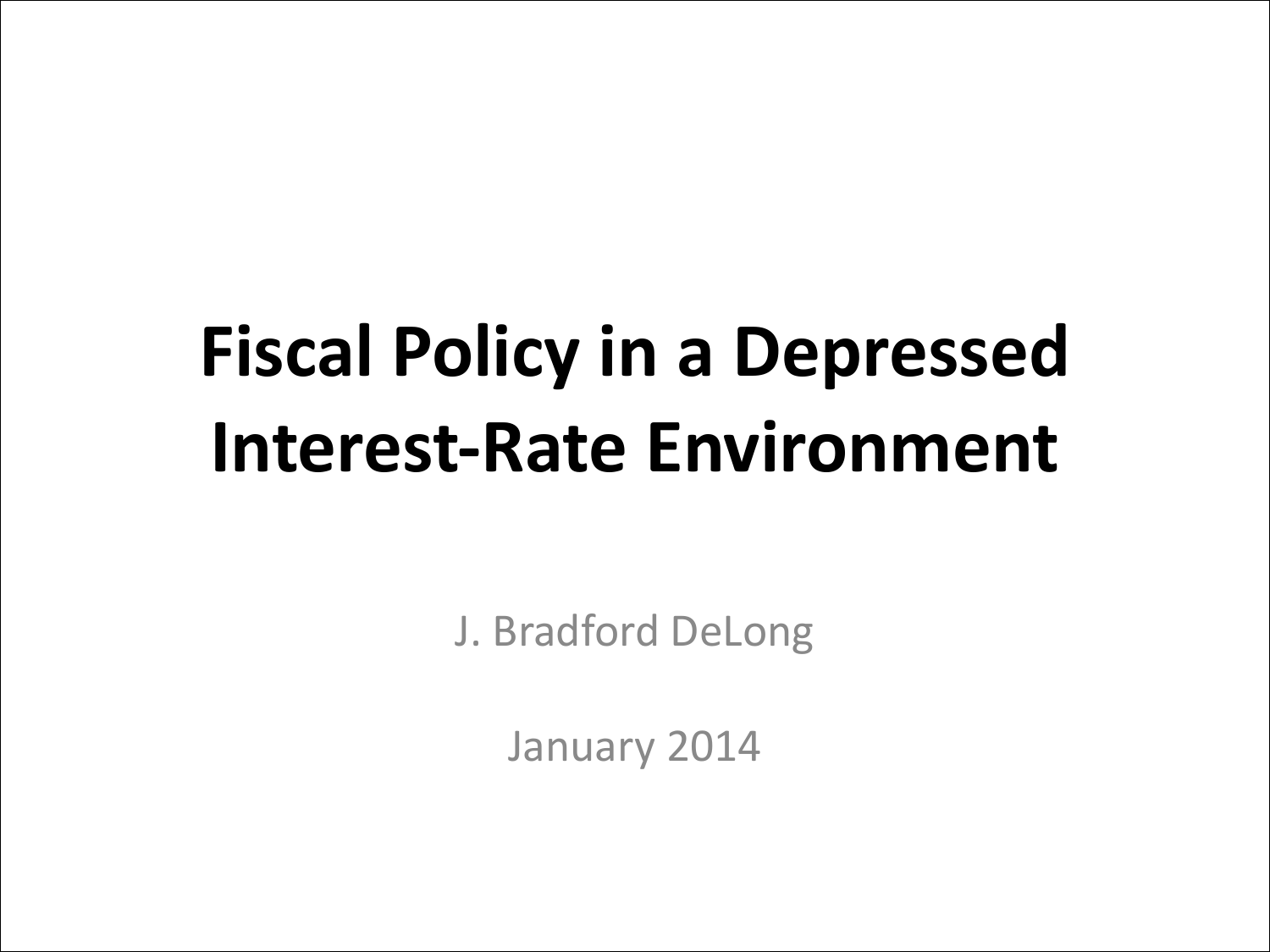#### **Fiscal Policy in a Depressed Interest-Rate Environment…**

- I promised Larry Summers that I would think about "secular stagnation" issues...
- I committed to giving this talk as a way of forcing myself to do so…
	- Fear of embarrassment a big motivator...
- The good parts of this (plus other goods parts) will (should?) someday show up as DeLong and Summers (2015)...
- The bad parts of this will be consigned to the gnawing criticism of the mice...
- You are here to help me figure out which are the good and which are the bad parts...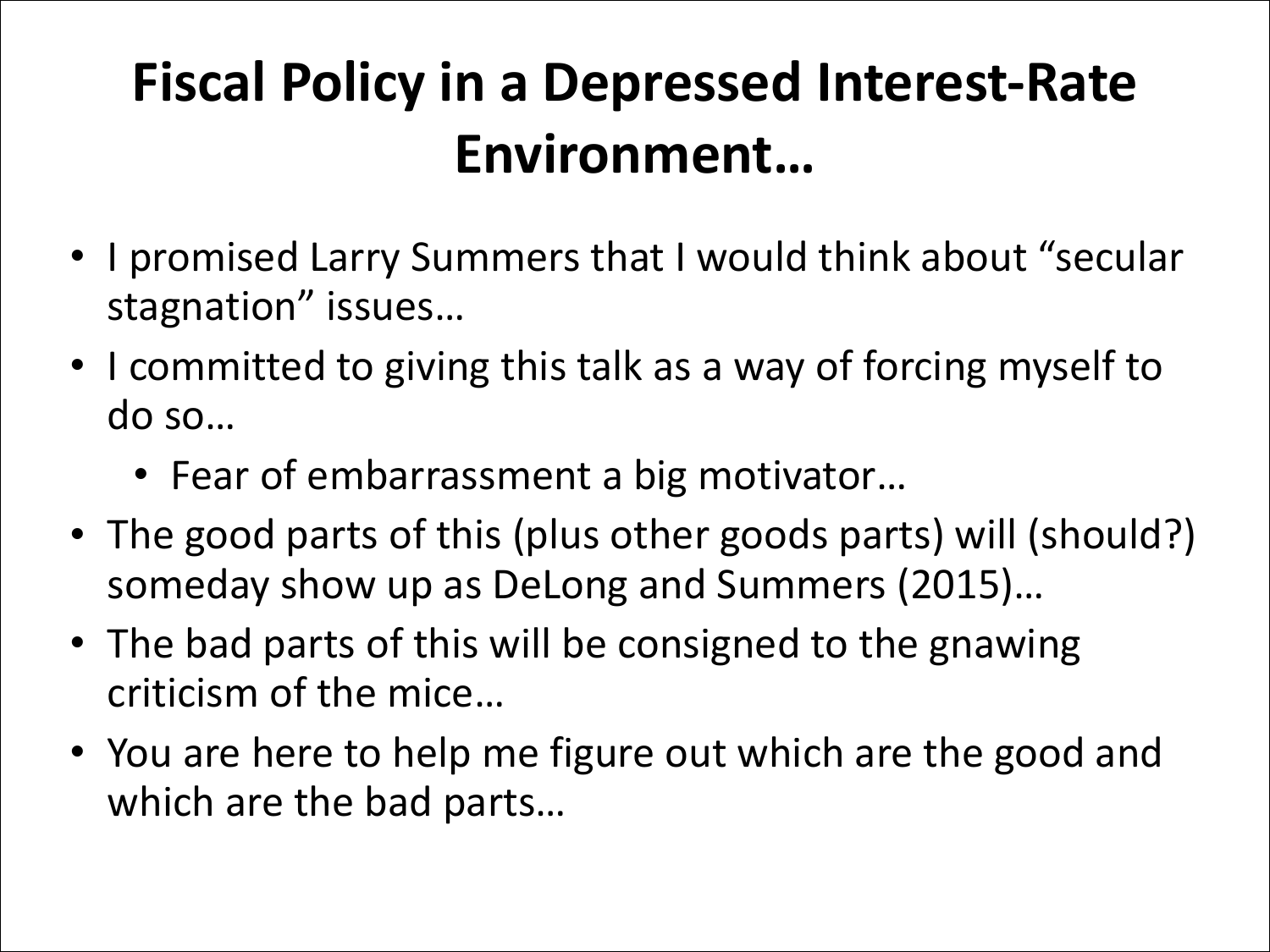#### **Not since the Great Depression Has GDP Growth Been Lower than Treasury Rates**



Year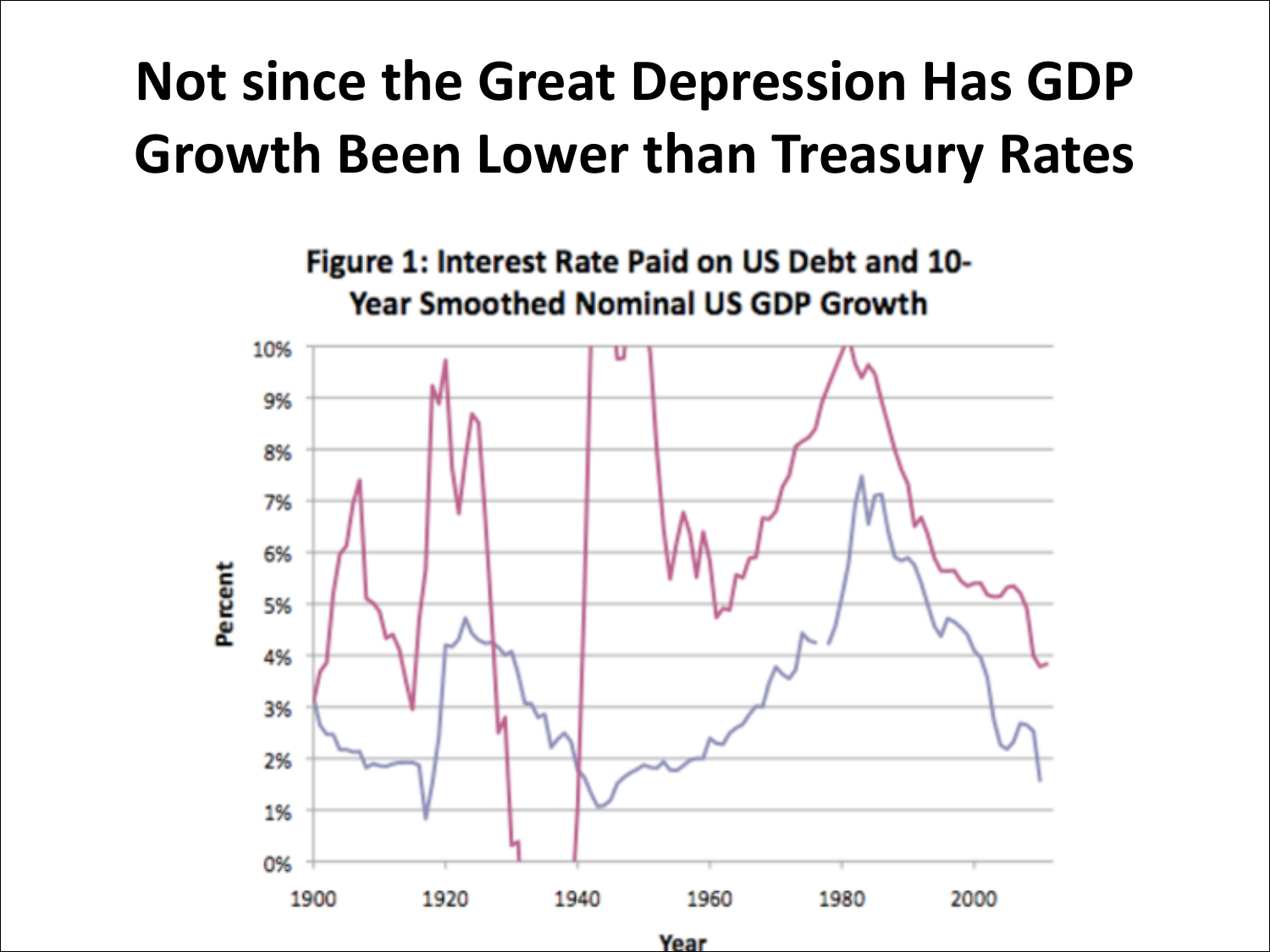### **This Is a Twentieth Century Fact Only**

Figure 2: Interest Rate Paid on US Debt and 10-**Year Smoothed Nominal US GDP Growth** 

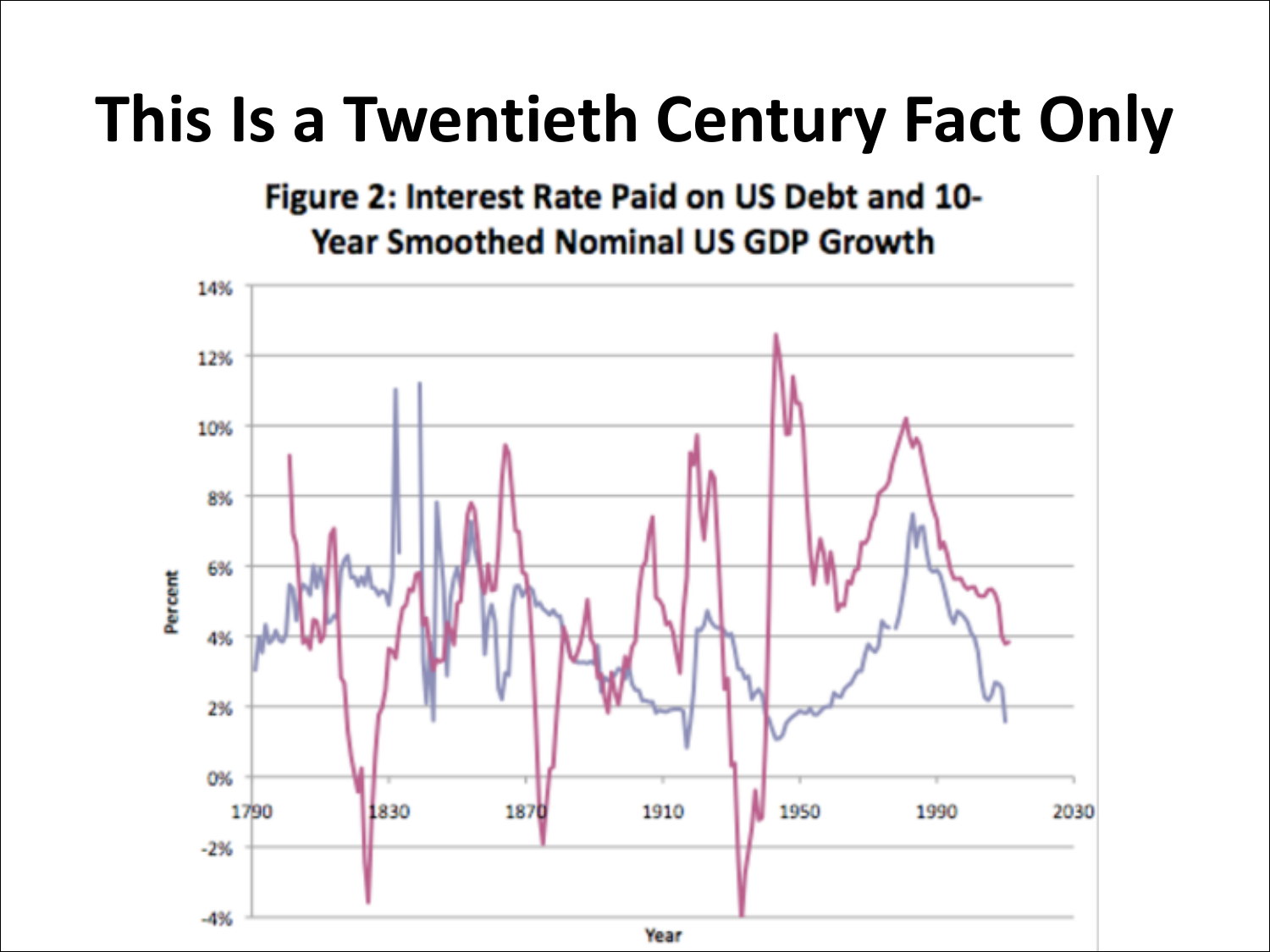#### **Belief a Decade Ago That Equity Premium, and** Hence  $g > r_{safe}$ , Was Going Away

Figure 3: Gap Between 10-Year Smoothed **Nominal GDP Growth Rate and Interest Rate** 



Year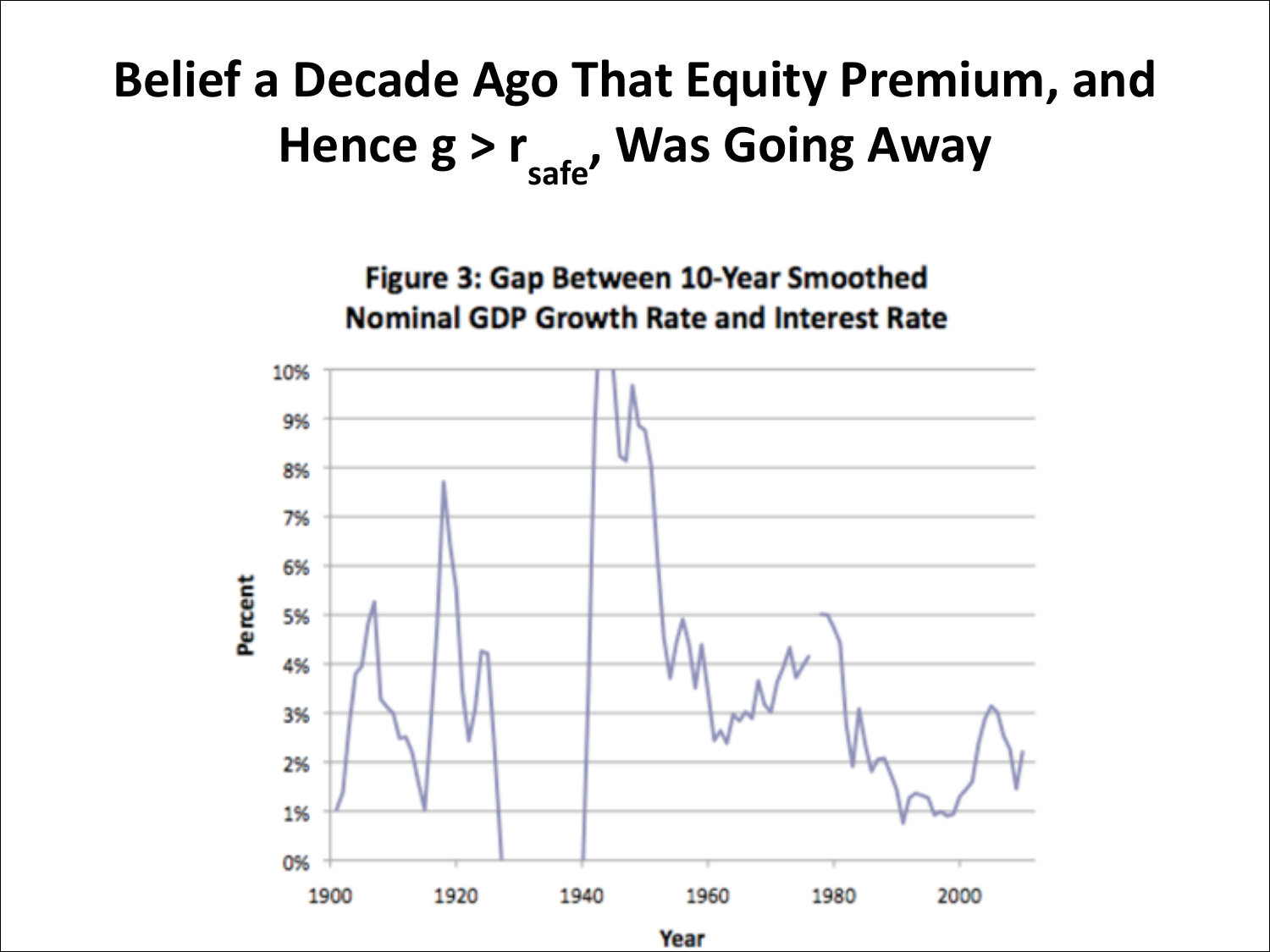## **Things Have Changed…**

- Not easy to believe in a sensible equity premium in the future
- Hence not so easy to believe that  $g > r_{\text{safe}}$  is going away
- Consequences for whether fiscal policy has a stabilization policy role
- Consequences for government debt management—and the level of government debt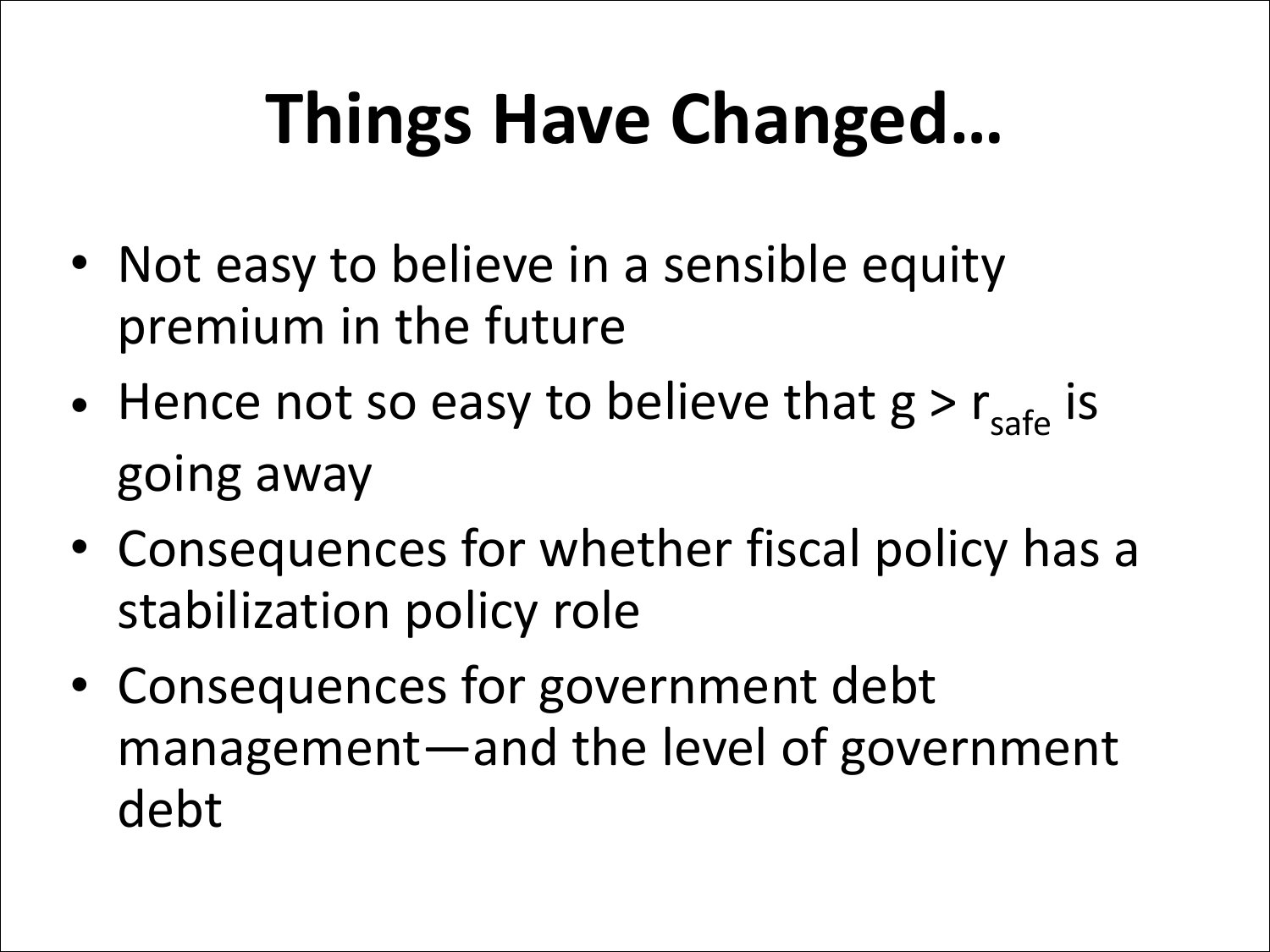#### **Countercyclical Fiscal Policy at the Zero Nominal Lower Bound**

- The Taylor (2000) near consensus: fiscal policy has no proper stabilization policy role:
	- Political economy
	- Distortionary costs
	- $-$  Monetary policy inside the decision loop
- This changes in a low interest-rate environment in which the chances of hitting the ZLB are high
	- Commercial banks and the ZLB
	- $-$  Bubbles, Ponzi schemes, and the ZLB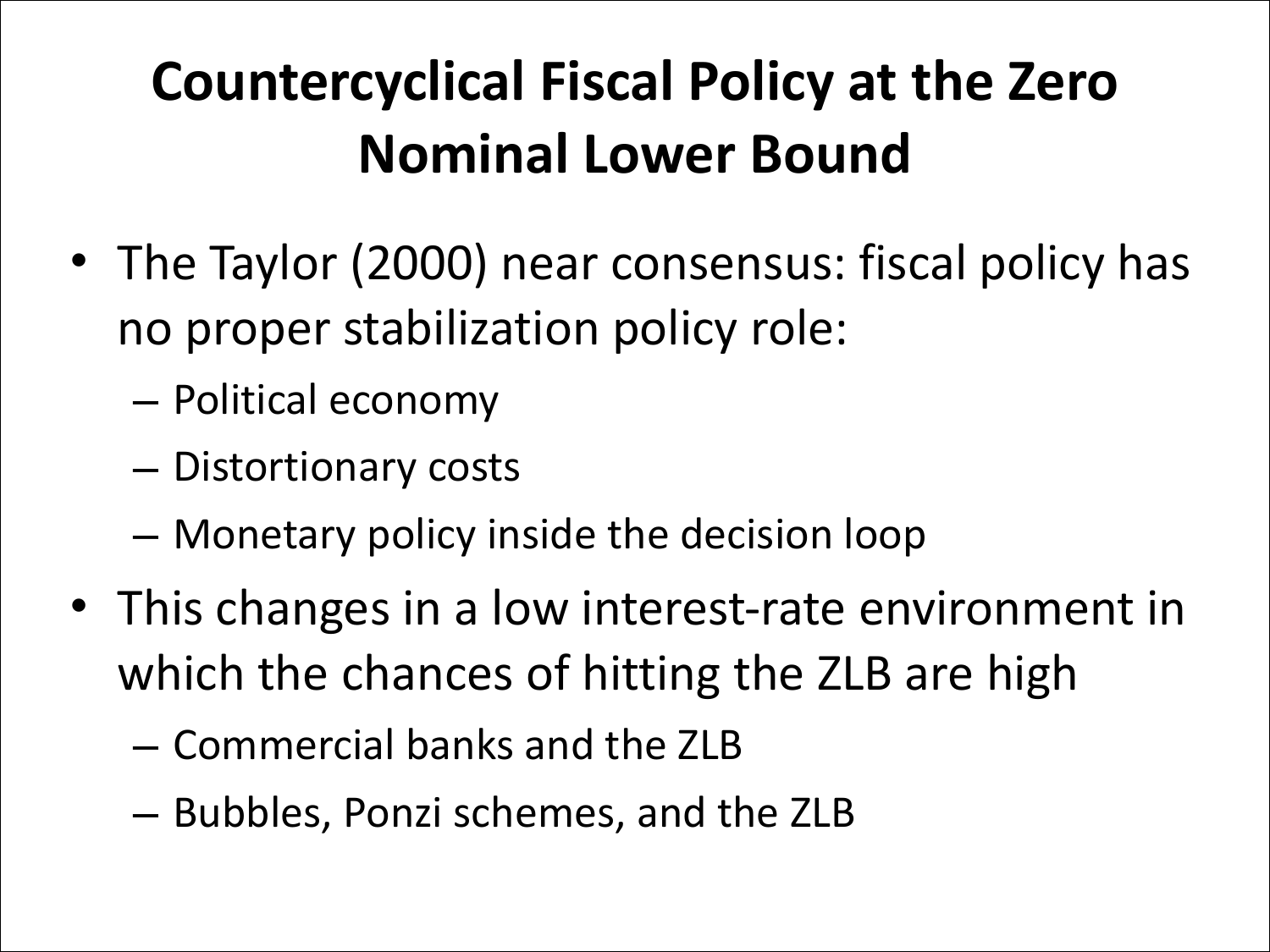### **A Simple Framework**

(1) 
$$
\Delta W = \mu \Delta G + \frac{\eta \mu \Delta G}{\phi + (r - g)} - \xi \left[1 - \mu \tau\right] \Delta G
$$

- $\mu$   $\Delta G$  being the current-period boost to production
- η  $\mu \Delta G/(\Phi + (r g))$  being the present value of the future boost to aggregate supply from higher potential output
- $[1-\mu \tau]$   $\Delta G$  being the extra government debt that must be financed
- $\{1-\mu\tau\}\Delta G$  being the present value of the deadweight loss that must be financed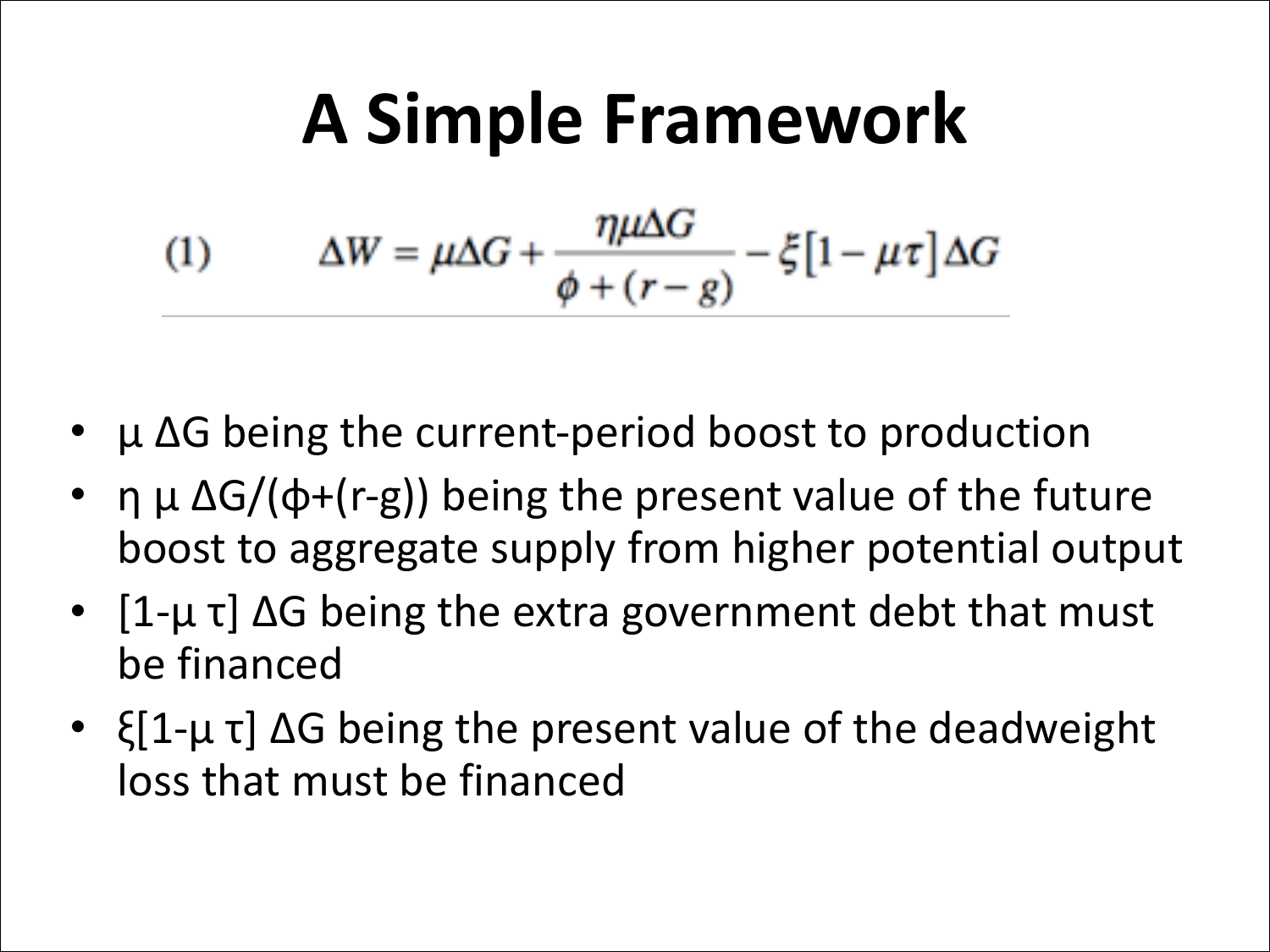### Away from the ZLB  $\mu=0$

$$
(2) \qquad \Delta W = -\xi \left[1 - \mu \tau\right] \Delta G
$$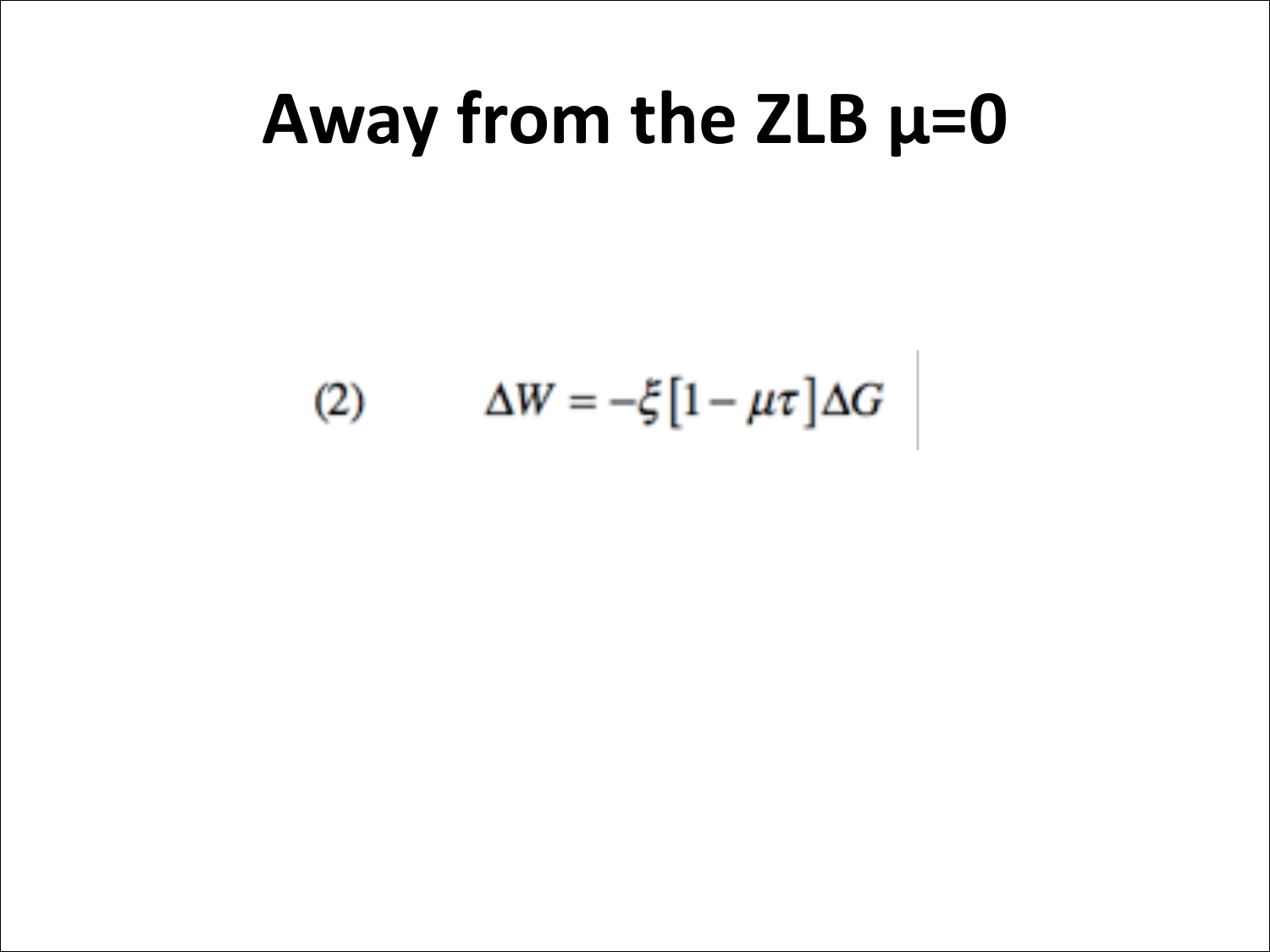#### At the ZLB Expansionary Fiscal Policy Passes a **Benefit-Cost Test as Long as...**

(3) 
$$
\left(\frac{\mu}{1-\mu\tau}\right)\left(1+\frac{\eta}{\phi+(r-g)}\right)>\xi
$$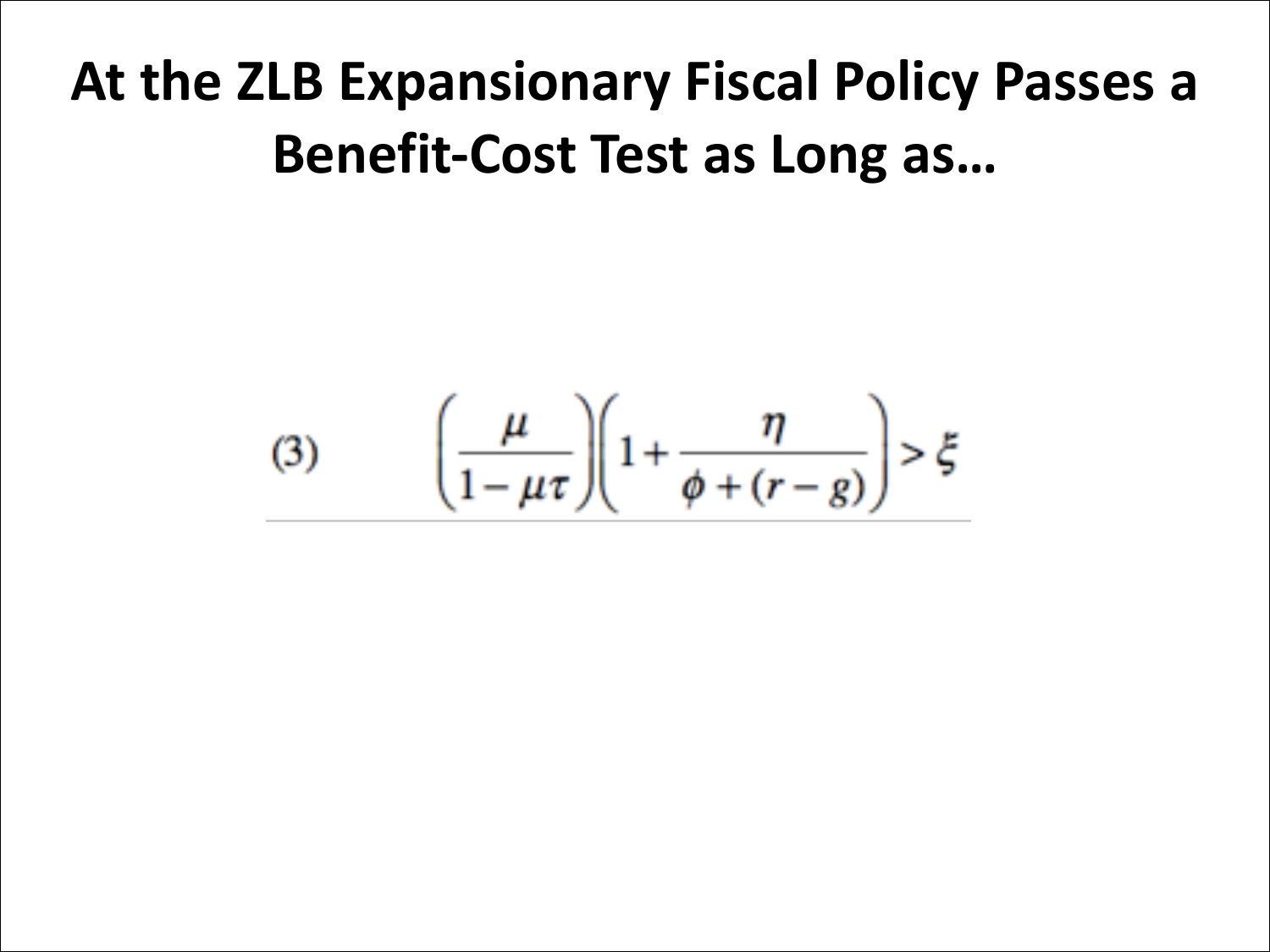### **Guessing at Parameters**

- Parameters:
	- $\mu = 1$
	- τ=1/3
	- $r=g$
	- $-$  η=5%
	- $-$  φ of 5%
- Then: (3) is positive as long as  $\xi < 3$ .
	- Back-of-the-cuff estimates of  $\xi$  typically range from 0.25 to  $1...$
	- $-$  But the public-economics frame is not adequate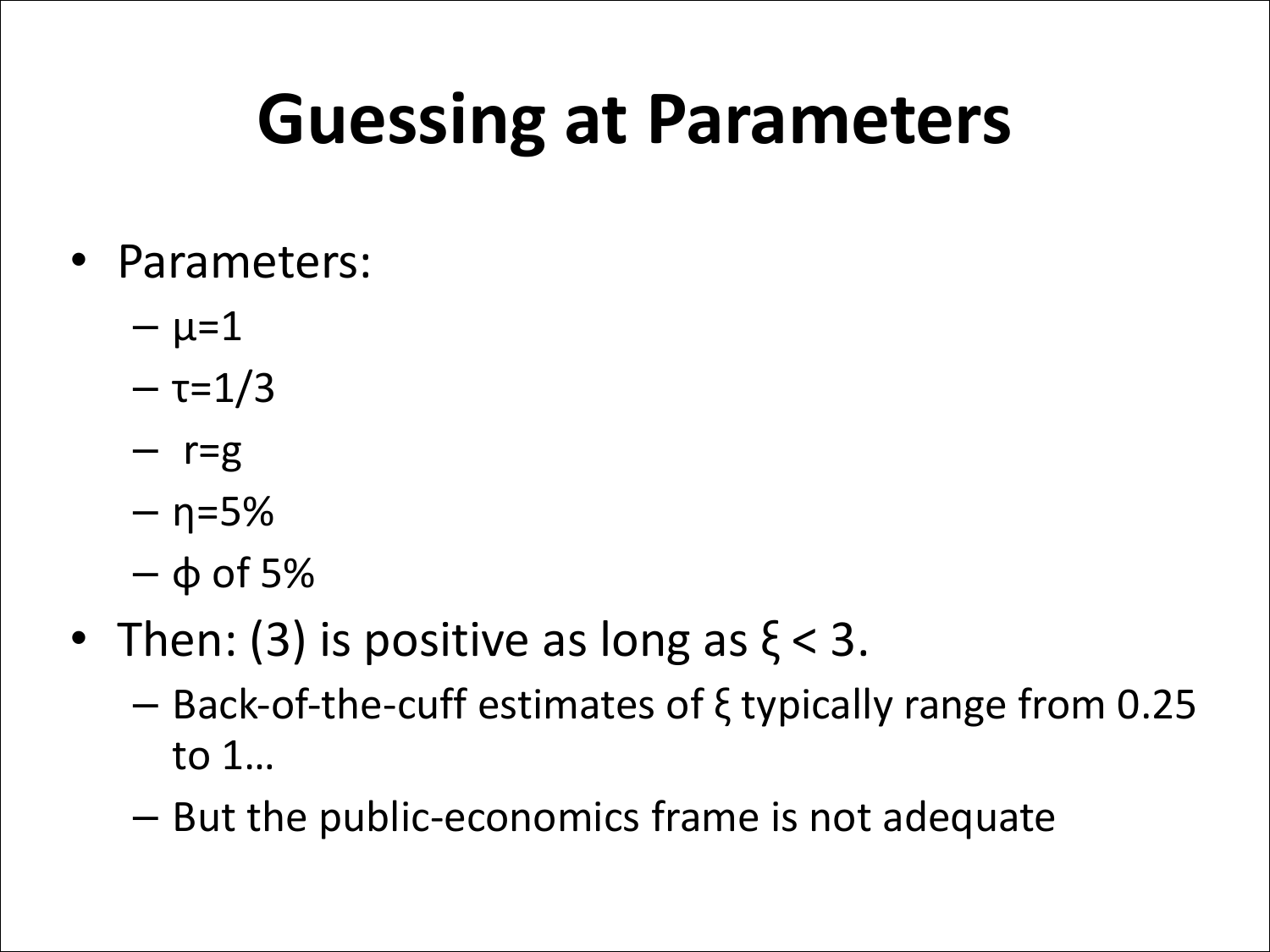#### Why Might r<sub>safe</sub> < g for an Extended Period of **Time?**

- Strong demand for safe (or perhaps "safe") assets and lack of private safe-asset providers
	- $-$  Irrationally-large equity premium
- Immigration: government debt as an immigration tax
- Population growth: is there diminishing social welfare in number of children, or is GDP from higher N different in quality than GDP from higher Y/N, which is subject to diminishing returns?
	- Matters for moral philosophers...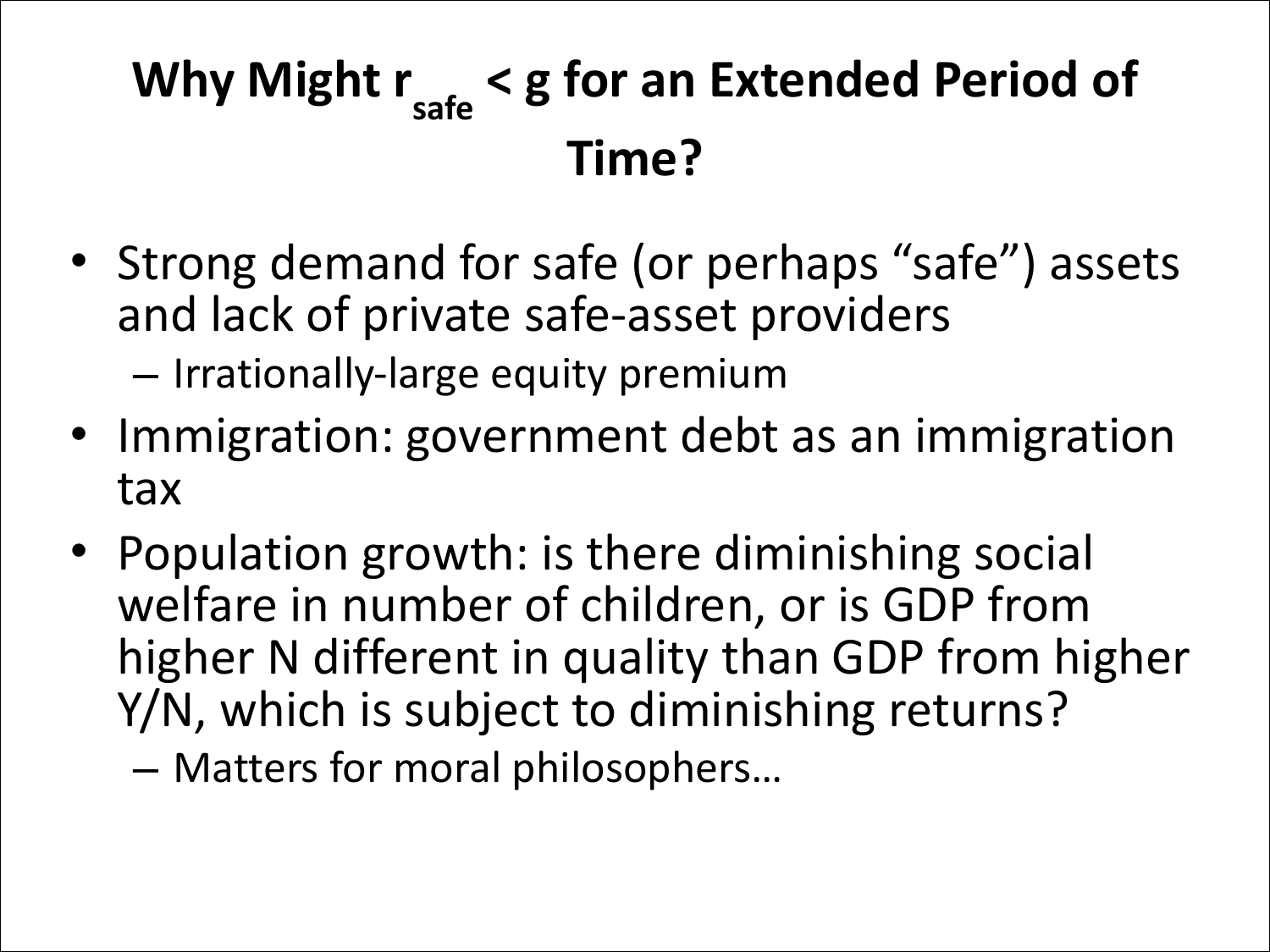#### **More Speculative Points: Government as Unique Provider of Safe Nominal Assets?**

- $R = (g r)(D/Y)$
- $G = T (r-g)(D/Y)$
- $G = T + (g-r)(D/Y) = T + R$
- This is a form of seigniorage derived not from the fact that the government has a monopoly or an edge in providing liquidity services, but rather that the government has an edge in providing the service of promising to safely transfer purchasing power from the present to the future...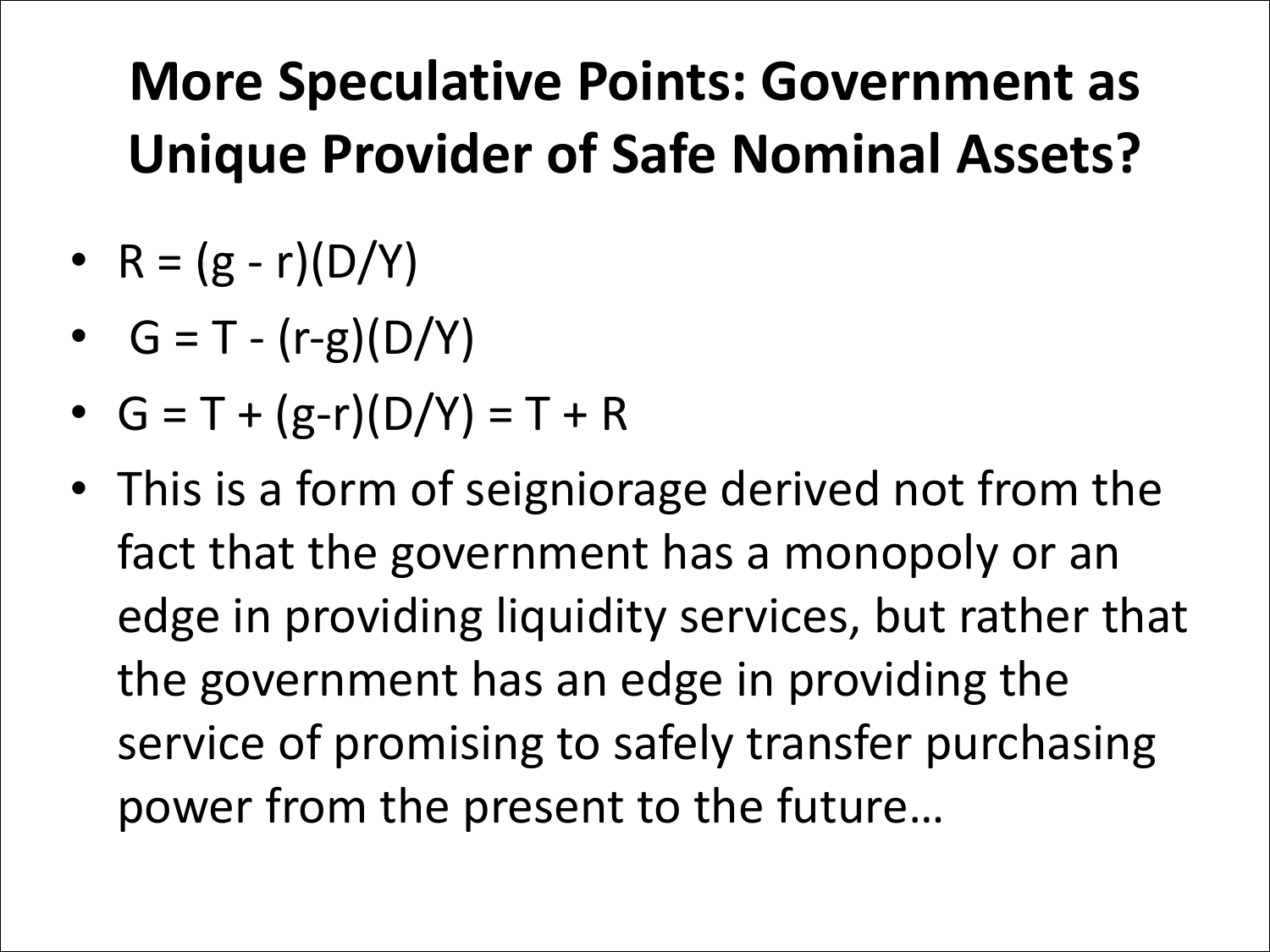# **Dynamic Efficiency Issues**

- $r_{\text{safe}} < g$
- $F_k > g$ , and by a wide margin
- Creates a powerful arbitrage opportunity for any long-lived agent able to borrow at or near the safe interest rate and then commit to rolling it over indefinitely
- Conclusion: we need to break the existence of long-lived agents
- Going to have to have risks to all individual investors that are not risks to society as a whole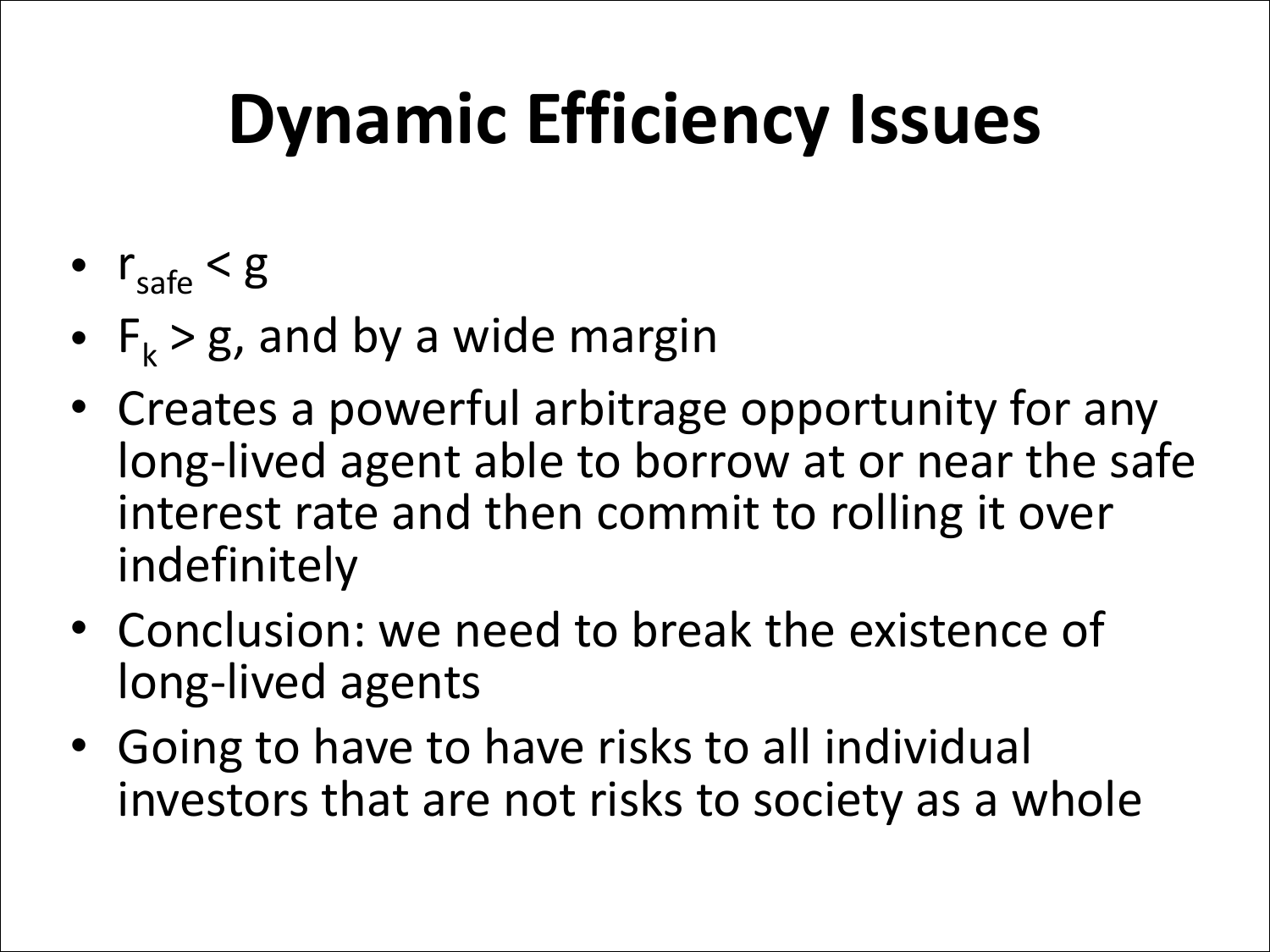### **Uncertainty About Future Patience...**

- A once-and-for-all decision among "patience" to "impatience"
	- Chance 1-μ of a g > r<sub>p</sub> régime, and chance μ of a g < r<sub>i</sub> régime
	- You will know tomorrow
	- $-$  But must borrow and spend *now*
	- *U >* μ(1+ξ)D
- Shakiest step: interpreting μ as a simple *probability*. It is not even clear how to begin thinking about whether one is neutral to or in some sense averse to risks as to whether one might turn out to be impatient...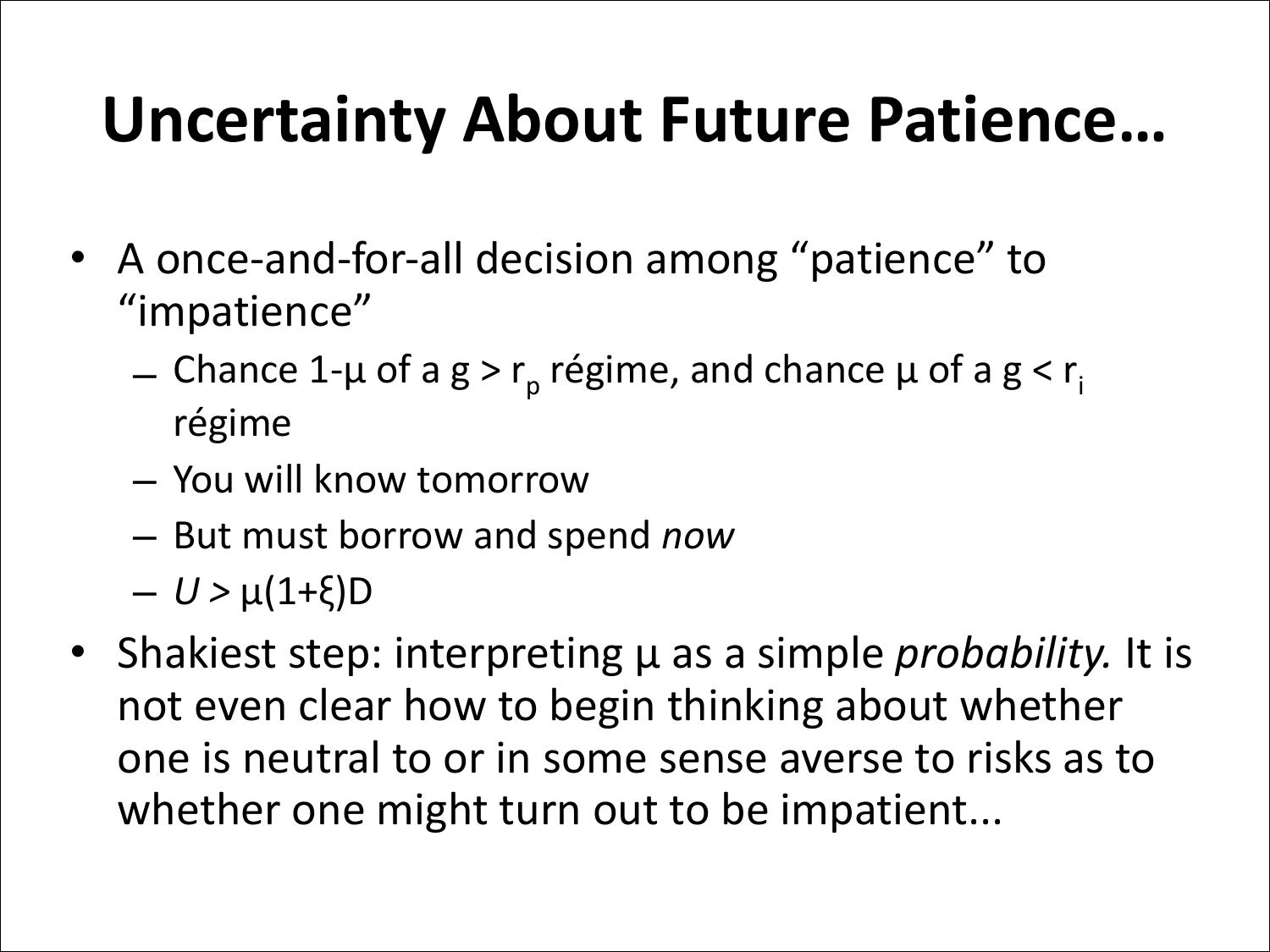# **Sketching Out the OLG Model**

- Two-period lives
- Inelastic production when young
- Each generation born patient or impatient
	- $U_i = C_y + C_0/(1+r_i-g) + P$
	- $U_p = C_v + C_0/(1+r_p-g) + P$
	- $r_i > g > r_p$
- Linear utility gets us interest rate of  $r_p-g < 0$  for patient generations...
- Similarly, interest rate of  $r_i-g > 0$  for impatient generations...
- Agents derive no consumer surplus from their borrowing and lending operations.
- The only sources of social welfare will be the government's tax and public-good spending policies.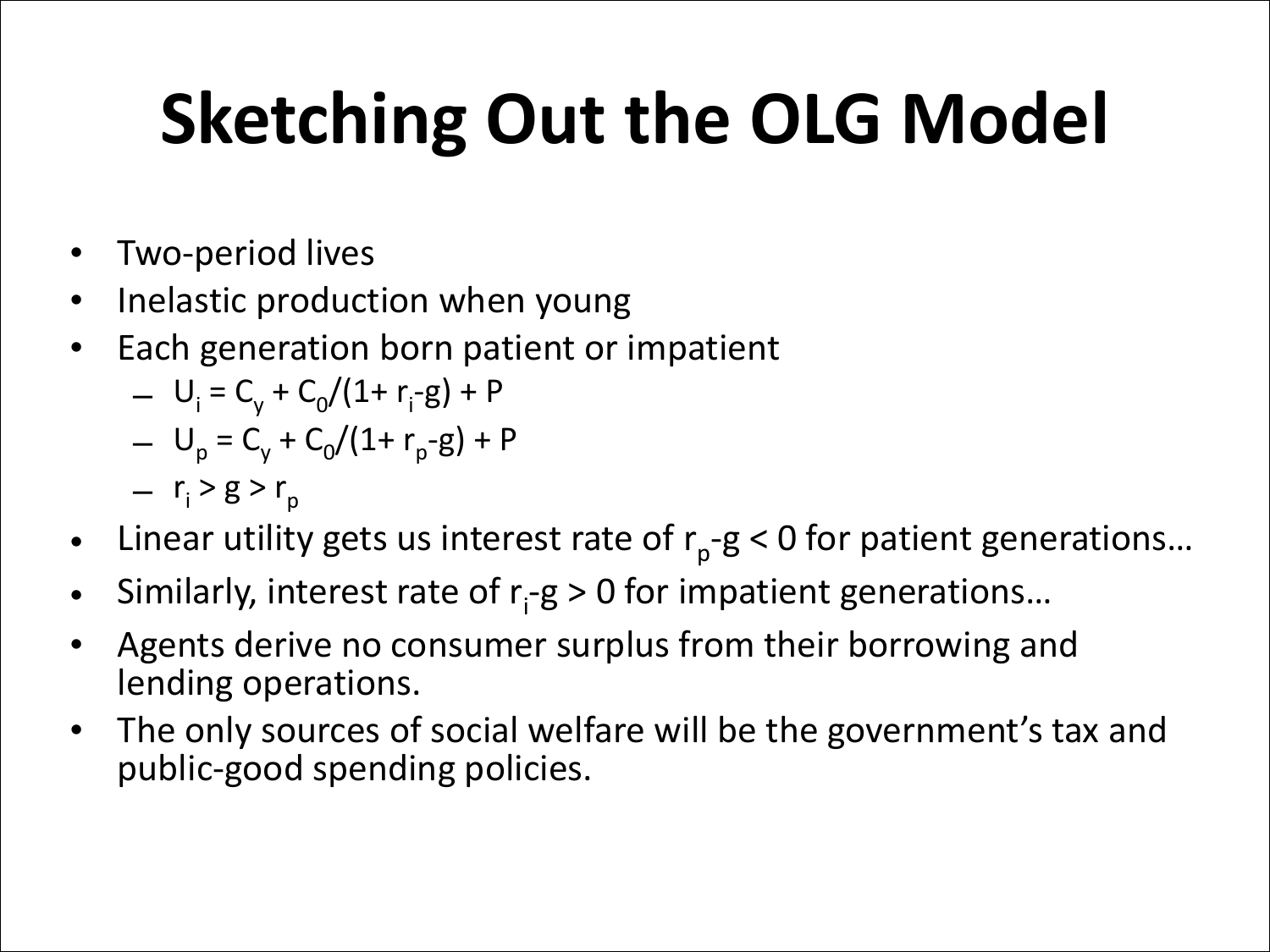### **Government Decisions in Each Period**

- Pay off its old bonds  $D_{t-1}$  with either  $(1+r_i-g)D_{t-1}$ or  $(1+r_{p} - g)D_{t-1}$ ,
- Sell its new bonds  $D_t$
- Use any surplus from its debt management to purchase units of the public good
- Cover any deficit from its debt management by levy distortionary taxes that yield an amount τ at a price of reducing the consumption of the young by  $\tau(1+\xi)$ .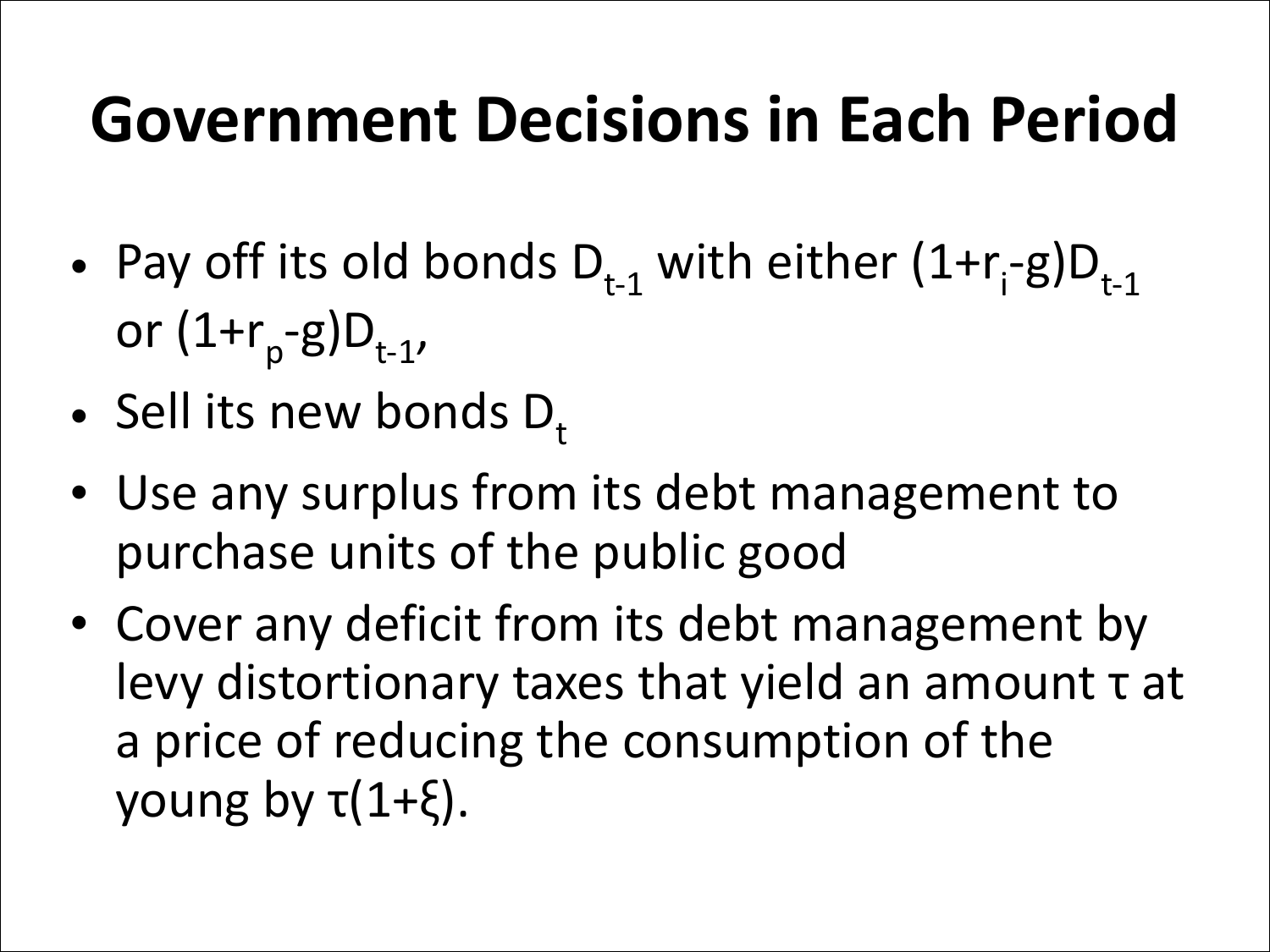## **Impatient Young**

- Suppose that the initial young are impatient, that there is a probability u each generation that the new young are of a different type, and that patience is an absorbing state:
	- $-$  As long as the young remain impatient, there is nothing for the government to do. The young work, produce, and consume.
	- $-$  When, however, the economy flips and the new generation born is patient, the government then issues 1 unit of debt, which it spends on the public good. And in each generation thereafter issues an extra  $g - r_p$  of debt to top off the real debt stock, so that each new generation of young can push all of their consumption to when they are old, and spends the proceeds buying more of its public good.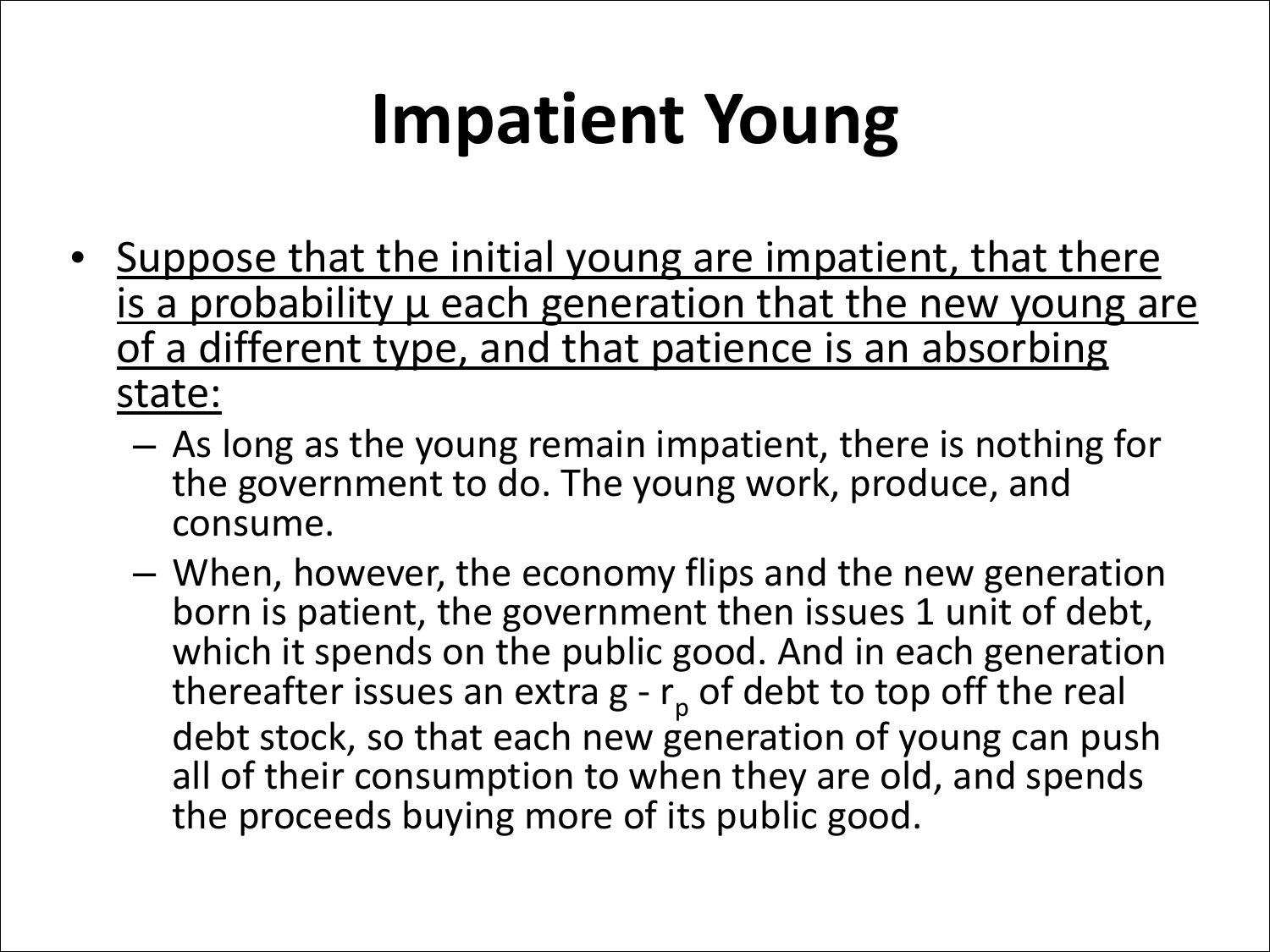# **Patient Young**

- Suppose that the initial young are patient, that there is a probability u each generation that the new young are of a different type, and that impatience is an absorbing state:
- Once the young turn impatient, there is absolutely no reason to postpone repaying the debt.
- If this generation's young are patient, but next generation's young are guaranteed to be impatient—then the government has to decide on whether to issue.
- If the government were to issue one unit of debt, spends it on the public good, and then tax the next generation's young (1+ $r_p$ -g) to pay off the debt, there would be an expected net addition to social welfare...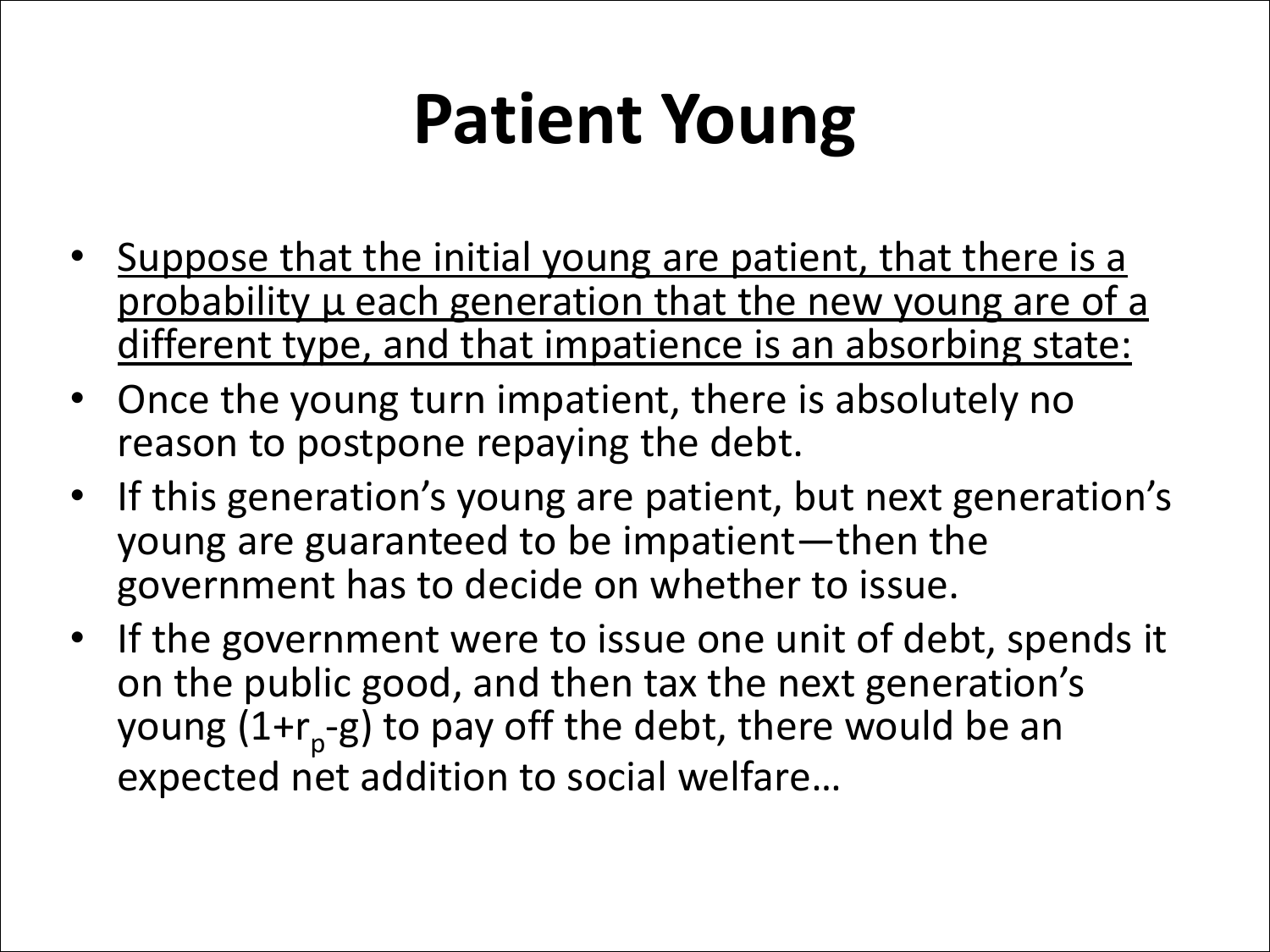## **Patient Young II**

• This net addition to social welfare would be:

 $-1 - (1+\xi)(1+r_{p} - g)$ 

• Which would be positive if:

– (g-r<sub>p</sub>) > ξ/(1+ξ)

• And for n generations:  $-1 + n(g-r_p) - (1+\xi)(1+r_p-g)$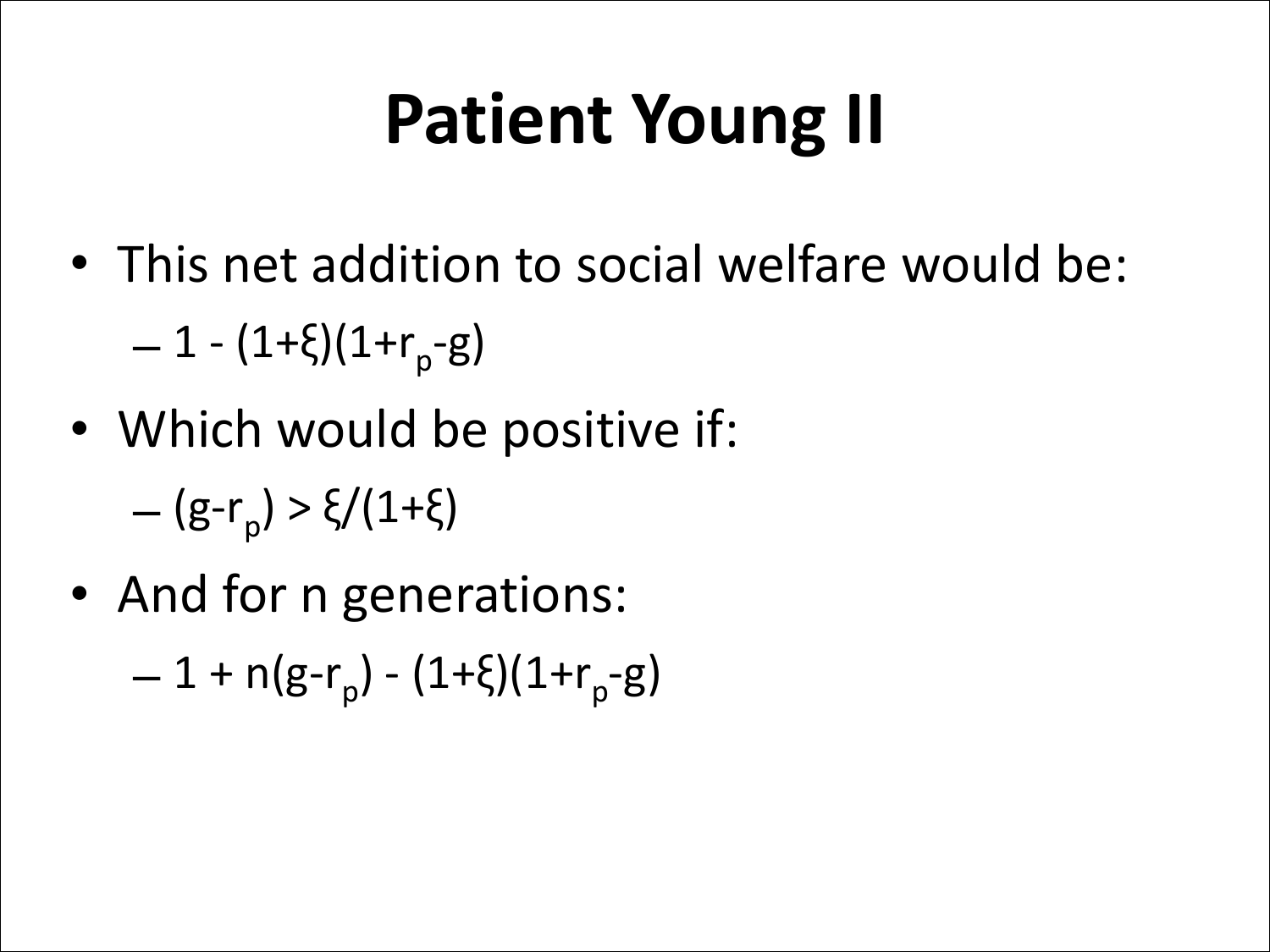# **Patient Young III**

• Independent probabilities of switch to patience of  $\mu$  each generation produces a net benefit to debt of:

$$
= 1 + (g-r_p)(1/\mu-1) - (1+\xi)(1+r_p-g)
$$

- which will be positive as long as  $-(g-r_p) > \xi/(\xi + 1/\mu)$
- Or a net-benefits formula:

– NB =  $(g-r_p)(1/\mu + \xi) - \xi$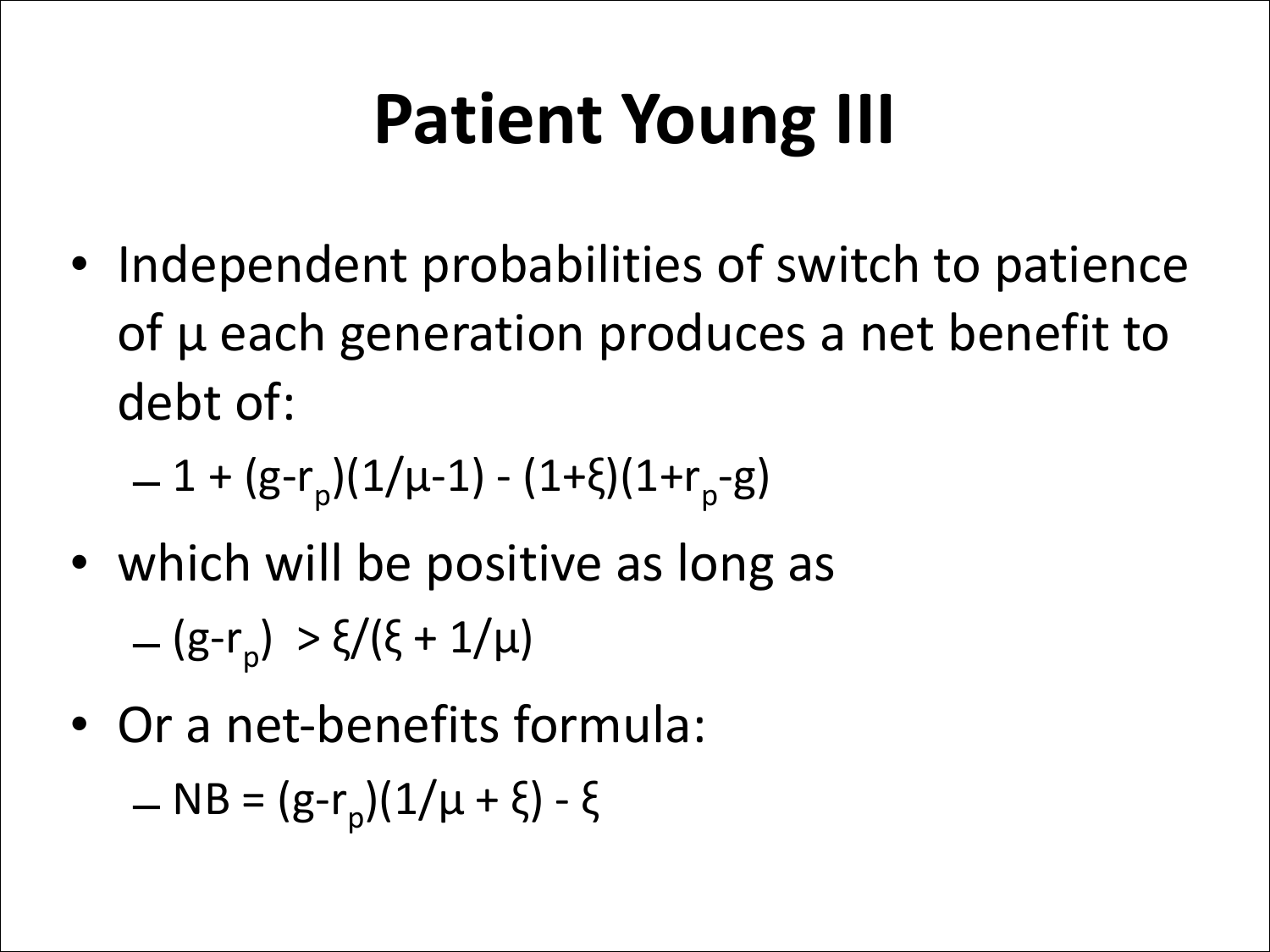### **Expansive View of Benefits and Costs**

- Benefits:
	- $-$  Government debt provides the economy with the safe savings vehicles that the financial system so desperately needs if it is to satisfy patient households'
	- $-$  Also: increase in resource utilization in a depressed economy
	- $-$  Also: surplus from public investment
- Costs:
	- $-$  Burden of distortionary broad-based taxation to retire the debt when households become impatient
	- $-$  Risks of "fiscal dominance" and inflation
	- $-$  Risks of "financial repression" with according distortions